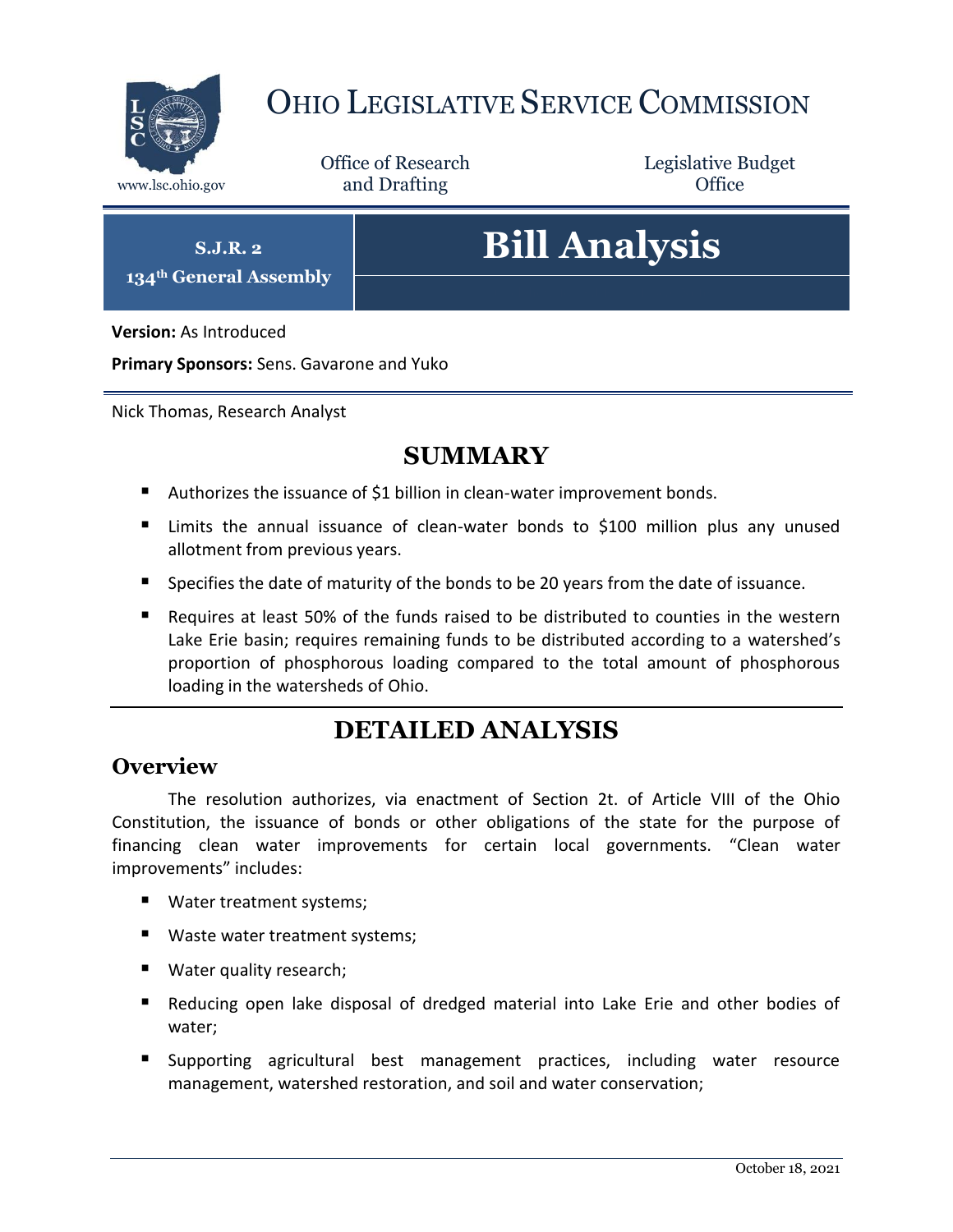Any other sewer and water capital improvements.

The resolution declares that such clean water improvements are necessary to:

- **Preserve and expand the public capital infrastructure of Ohio political subdivisions;**
- Ensure the public health, safety, and welfare;
- **IMPROVE WATER QUALITY AND PROTECT ATTAINATES** Improve water quality and protect natural resources;
- Create and preserve jobs;
- Enhance employment opportunities;
- **IF Improve the economic welfare of the people of Ohio.**

The state may participate in any clean water improvements authorized by the resolution with municipal corporations, counties, townships, or other governmental entities as designated by law. Such participation is to be in the form of grants made to the local governments for clean water improvements. The entire proceeds of the obligations are to be used for clean water improvements, except to the extent necessary to reasonably compensate the state for planning, financial management, or administrative services performed in relation to the issuance of the clean-water bonds. $<sup>1</sup>$ </sup>

## **Principal limitation**

The total amount of principal authorized to be issued is \$1 billion. This is the amount that the state is essentially authorized to "borrow" for clean water improvements and does not include the associated interest payments. However, the entire \$1 billion cannot necessarily all be issued at the same time. Each year, the state may issue bonds with a principal amount equal to the sum of:

- Up to \$100 million;
- Any unused allocation from previous years.<sup>2</sup>

#### **Bond-anticipation notes**

The resolution provides for the issuance of short-term debt that can be issued prior to the issuance of the authorized long-term, clean-water bonds. Referred to as "bond-anticipation notes," this sort of short-term debt is generally issued when the timing for a project is out of sync with the timing of the issuance of bonds. To provide an illustrative example, if a local government was going to issue bonds for a roads project, and the project needed to be started during the summer, but the bonds that were going to be issued to pay for the project could not be issued until winter for legal or other administrative reasons, then the local government would issue these short-term notes so that the roads project could begin on time.

 $\overline{a}$ 

<sup>&</sup>lt;sup>1</sup> Ohio Constitution, Article VIII, Section 2t(A), (B), and (F).

 $2$  Ohio Const., art. VIII, sec. 2t(C)(1).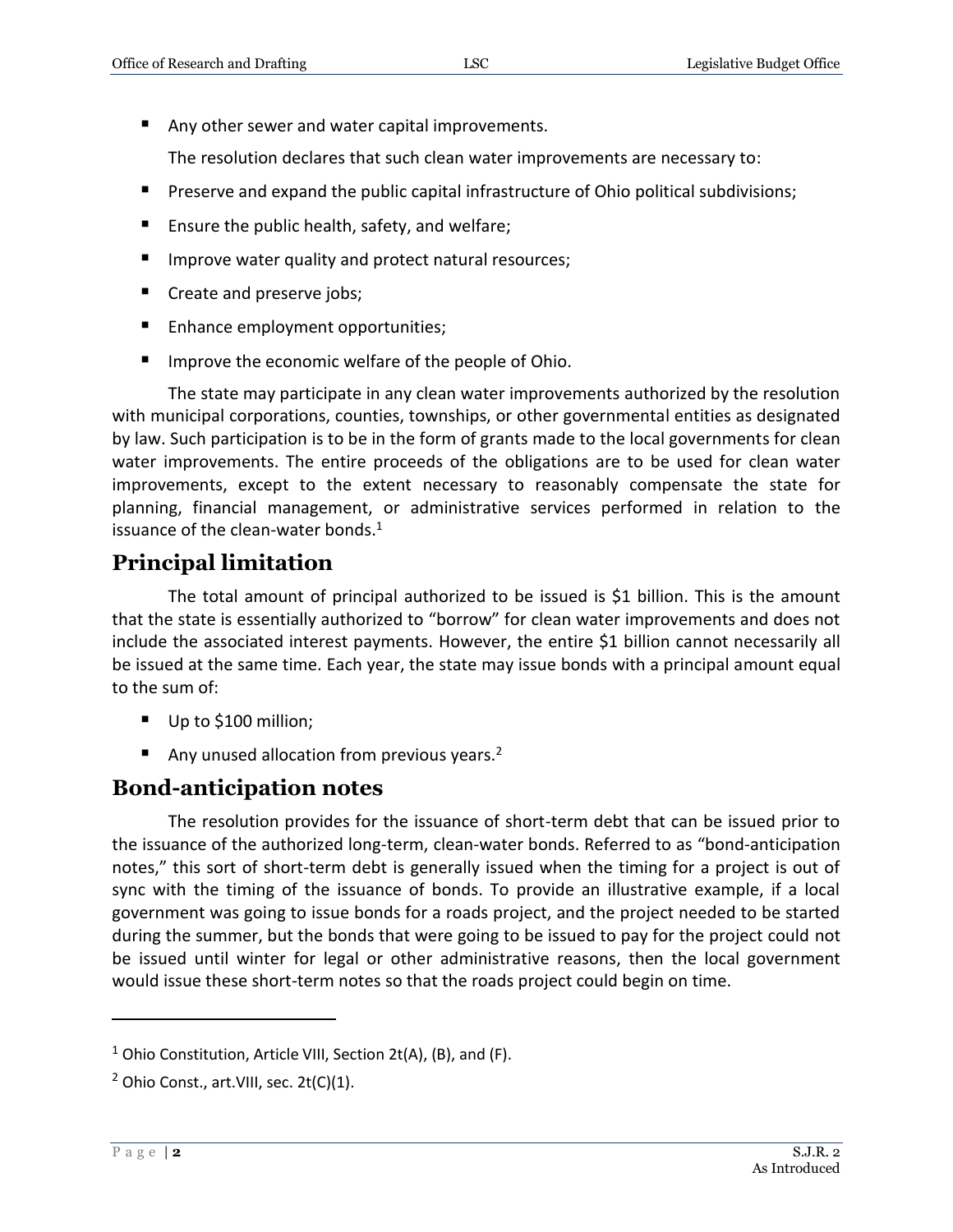Accordingly, the resolution requires that, if bond-anticipation notes are issued, the General Assembly must provide in law for the establishment and maintenance of a fund or funds during the period in which the bond-anticipation notes are outstanding. The fund or funds are to be funded from the sources that are to be used for the payment of the clean-water bonds. The amount of the funding is to be the amount that would have been needed to pay the principal that would have been payable on the clean-water bonds during the duration of the bond-anticipation notes. Such fund or funds are to be used solely for the payment of the principal of the bond-anticipation notes.<sup>3</sup>

#### **Allocation of funds**

The resolution prescribes how the proceeds from clean-water bonds are to be allocated amongst Ohio's various watersheds. First, a minimum of 50% is to be distributed to the counties of the western Lake Erie basin. The remaining amount is to be allocated according to a watershed's proportion of phosphorous loading compared to the total amount of phosphorous loading in Ohio watersheds as determined by scientific assessments.<sup>4</sup>

#### **Maturation date**

The bonds authorized by the resolution are to have a maturation date of not more than 20 years from the date of issuance. However, if the bonds are issued to retire or refund other obligations of the state (such as the short-term, bond-anticipation notes discussed above), then the maturation date is to be no more than 20 years from the date that other obligation was issued.<sup>5</sup>

#### **General obligations**

The resolution stipulates that the clean-water bonds are to be general obligations of the state, meaning that the full faith and credit, revenue, and taxing power of the state is to be used to pay the principal, interest, and all other costs of the bonds as they become due. If the resolution is passed by voters, the General Assembly would then be required to appropriate funds necessary to pay these amounts. Note that because these are general obligation bonds, there is no dedicated payment source for the bonds. As such, these amounts would be paid from the General Revenue Fund. Such appropriations would not be subject to the two-year limit prescribed in the constitution, meaning the funds would only have to be appropriated once and then never have to be re-appropriated. The clean-water bonds would be exempt from constitutional provisions related to the levying of taxes, the prohibition of debt for internal improvements, and the prohibition of the issuance of bonds without a dedicated source of

 $\overline{a}$ 

<sup>&</sup>lt;sup>3</sup> Ohio Const., art. VIII, sec. 2t(D).

 $4$  Ohio Const., art. VIII, sec. 2t(C)(2).

<sup>&</sup>lt;sup>5</sup> Ohio Const., art. VIII, sec. 2t(D).